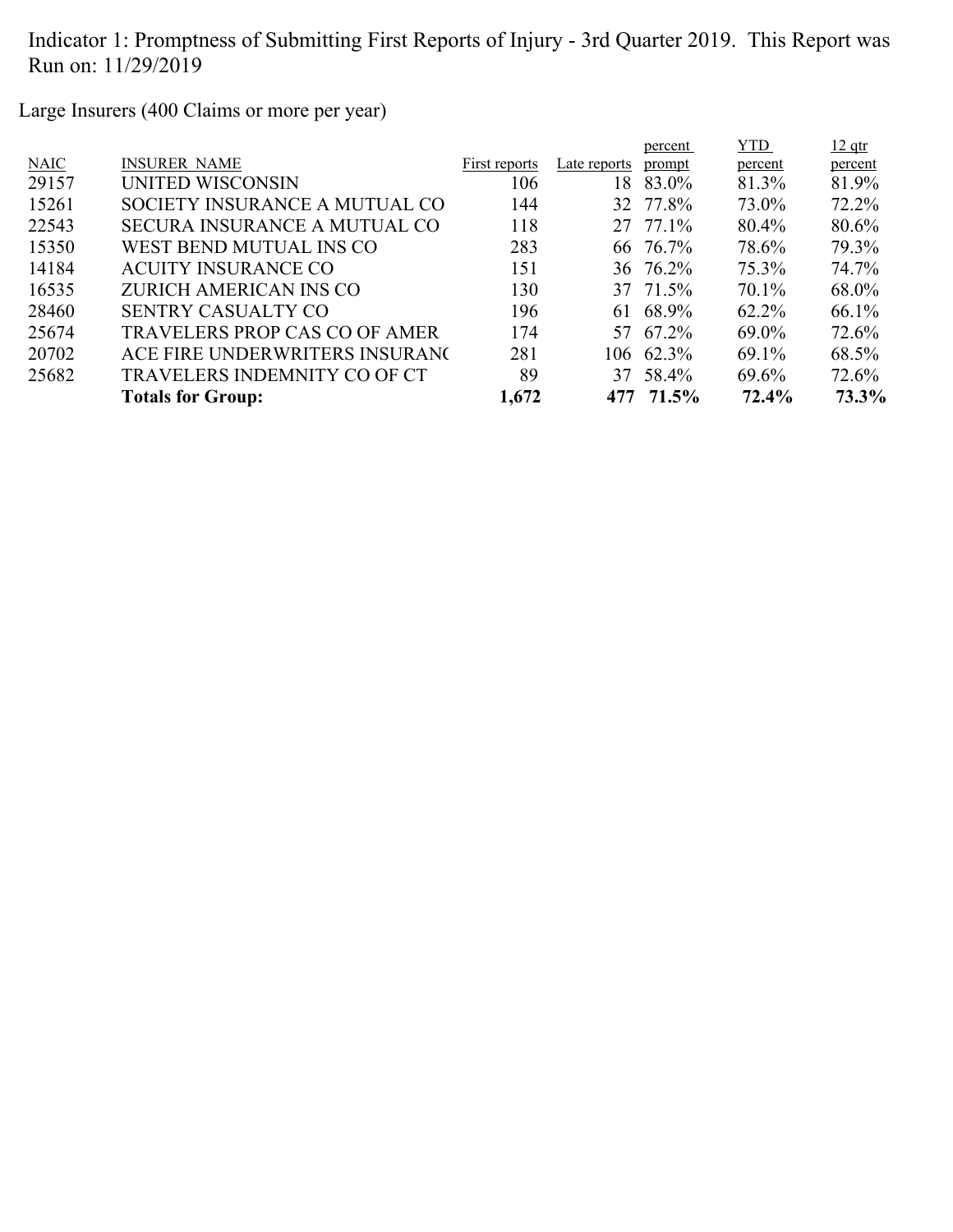Medium Size Insurers (65 -399 Claims or more per year)

|             |                                        |                |                | percent     | <b>YTD</b> | $12$ qtr |
|-------------|----------------------------------------|----------------|----------------|-------------|------------|----------|
| <b>NAIC</b> | <b>INSURER NAME</b>                    | First reports  | Late reports   | prompt      | percent    | percent  |
| 13935       | FEDERATED MUTUAL INS CO                | 27             |                | 4 85.2%     | 94.4%      | 93.3%    |
| 12305       | ACCIDENT FUND NATIONAL INS CO          | 33             |                | 6 81.8%     | 89.6%      | 87.4%    |
| 10166       | <b>ACCIDENT FUND INS CO OF AMERICA</b> | 70             | 6              | 91.4%       | 85.4%      | 85.3%    |
| 26271       | ERIE INSURANCE EXCHANGE                | 40             | 6              | 85.0%       | 84.8%      | 82.6%    |
| 11527       | <b>LEAGUE OF WIS MUNICIPALITIES MU</b> | 35             | 8              | 77.1%       | 83.5%      | 86.9%    |
| 23035       | LIBERTY MUTUAL FIRE INS CO             | 14             | 3              | 78.6%       | 82.6%      | 76.8%    |
| 11374       | <b>SFM MUTUAL INS CO</b>               | 71             | 9              | 87.3%       | 81.7%      | 85.9%    |
| 18988       | <b>AUTO OWNERS INS CO</b>              | 22             |                | 4 81.8%     | 79.0%      | 78.2%    |
| 15377       | WESTERN NATIONAL MUTUAL INS C          | 24             | 5              | 79.2%       | 78.9%      | 84.7%    |
| <b>SI</b>   | <b>DEPT OF ADMINISTRATION</b>          | 81             | 20             | 75.3%       | 78.7%      | 84.5%    |
| <b>SI</b>   | UW-SYSTEM ADMINISTRATION               | 31             | 8              | 74.2%       | 78.6%      | 71.2%    |
| 31895       | AMERICAN INTERSTATE INS CO             | 21             | 3              | 85.7%       | 78.5%      | 74.3%    |
| 14176       | HASTINGS MUTUAL INS CO                 | 27             |                | 2 92.6%     | 78.3%      | 71.4%    |
| 14303       | <b>INTEGRITY INSURANCE CO</b>          | 52             | 11             | 78.8%       | 78.2%      | 78.0%    |
| 40142       | <b>AMERICAN ZURICH INS CO</b>          | 87             |                | 18 79.3%    | 77.5%      | 78.2%    |
| 19275       | AMERICAN FAMILY MUTUAL INS CO          | 18             |                | 4 77.8%     | 76.9%      | 80.5%    |
| 21458       | <b>EMPLOYERS INSURANCE CO OF WAL</b>   | 11             |                | 4 63.6%     | 76.3%      | 77.8%    |
| 33600       | <b>L M INSURANCE CORP</b>              | 48             |                | 10 79.2%    | 75.2%      | 71.6%    |
| 10340       | STONINGTON INS CO                      | $\overline{2}$ | 1              | 50.0%       | 75.0%      | 88.4%    |
| 25402       | <b>EMPLOYERS ASSURANCE CORP</b>        | 36             | 9              | 75.0%       | 75.0%      | 71.6%    |
| 10677       | CINCINNATI INSURANCE CO                | 38             |                | 14 63.2%    | 74.8%      | 74.3%    |
| SI          | <b>KWIK TRIP INC</b>                   | 23             |                | 8 65.2%     | 74.5%      | 86.1%    |
| 29424       | HARTFORD CASUALTY INS CO               | 23             | 8              | 65.2%       | 74.2%      | 69.5%    |
| 21407       | <b>EMCASCO INSURANCE CO</b>            | 89             | 24             | 73.0%       | 74.1%      | 76.3%    |
| 13021       | UNITED FIRE & CASUALTY CO              | 24             | 6              | 75.0%       | 73.8%      | 69.2%    |
| 23817       | ILLINOIS NATIONAL INS CO               | 40             | 10             | 75.0%       | 72.8%      | 73.8%    |
| 24449       | <b>REGENT INSURANCE CO</b>             | 9              |                | 3 66.7%     | 72.4%      | 74.6%    |
| 24554       | XL INSURANCE AMERICA INC               | 39             | 9              | 76.9%       | 72.4%      | 69.5%    |
| 11150       | <b>ARCH INSURANCE CO</b>               | 32             | 13             | 59.4%       | 72.3%      | 68.4%    |
| 19259       | SELECTIVE INS CO OF SOUTH CAROL        | 15             |                | 3 80.0%     | 70.3%      | 70.8%    |
| 37885       | XL SPECIALTY INSURANCE COMPAN          | 61             |                | 21 65.6%    | 69.2%      | 70.8%    |
| 29459       | TWIN CITY FIRE INS CO                  | 76             |                | 25 67.1%    | 67.3%      | 70.5%    |
| 21415       | <b>EMPLOYERS MUTUAL CAS CO</b>         | 44             |                | 18 59.1%    | 63.8%      | 73.3%    |
| 13986       | FRANKENMUTH MUTUAL INS CO              | 16             |                | 7 56.3%     | 63.2%      | 74.5%    |
|             | NEW HAMPSHIRE INSURANCE CO             | 79             |                | 34 57.0%    |            |          |
| 23841       |                                        |                |                |             | 62.8%      | 70.0%    |
| 24147       | <b>OLD REPUBLIC INS CO</b>             | 76             |                | 35 53.9%    | 61.3%      | 64.4%    |
| 25666       | TRAVELERS INDEMNITY CO OF AMEI         | 17             | 11             | 35.3%       | 61.1%      | 70.8%    |
| 15091       | <b>RURAL MUTUAL INS CO</b>             | 60             |                | 19 68.3%    | 61.0%      | 57.5%    |
| <b>SI</b>   | MILWAUKEE BOARD OF SCHOOL DIR          | 9              |                | 4 55.6%     | 60.4%      | 46.9%    |
| <b>SI</b>   | <b>KOHLER CO</b>                       | 12             |                | $7\;41.7\%$ | 59.6%      | 52.2%    |
| 18767       | CHURCH MUTUAL INSURANCE CO             | 22             |                | 11 50.0%    | 59.1%      | 65.9%    |
| 24988       | SENTRY INSURANCE A MUTUAL CO           | 89             |                | 34 61.8%    | 58.5%      | 62.5%    |
| 15105       | SAFETY NATIONAL CASUALTY CORP          | 44             | 19             | 56.8%       | 55.0%      | 58.9%    |
| 42404       | <b>LIBERTY INSURANCE CORP</b>          | 43             |                | 22 48.8%    | 54.5%      | 65.5%    |
| 22667       | ACE AMERICAN INSURANCE CO              | 16             | 10             | 37.5%       | 53.3%      | 57.6%    |
| 23434       | MIDDLESEX INSURANCE CO                 | 48             |                | 25 47.9%    | 53.1%      | 63.4%    |
| 20427       | AMERICAN CASUALTY CO OF READI          | $\mathbf{1}$   | $\overline{0}$ | $100.0\%$   | 52.4%      | 60.2%    |
| 20397       | VIGILANT INSURANCE CO                  | 17             |                | 6 64.7%     | 52.1%      | 61.1%    |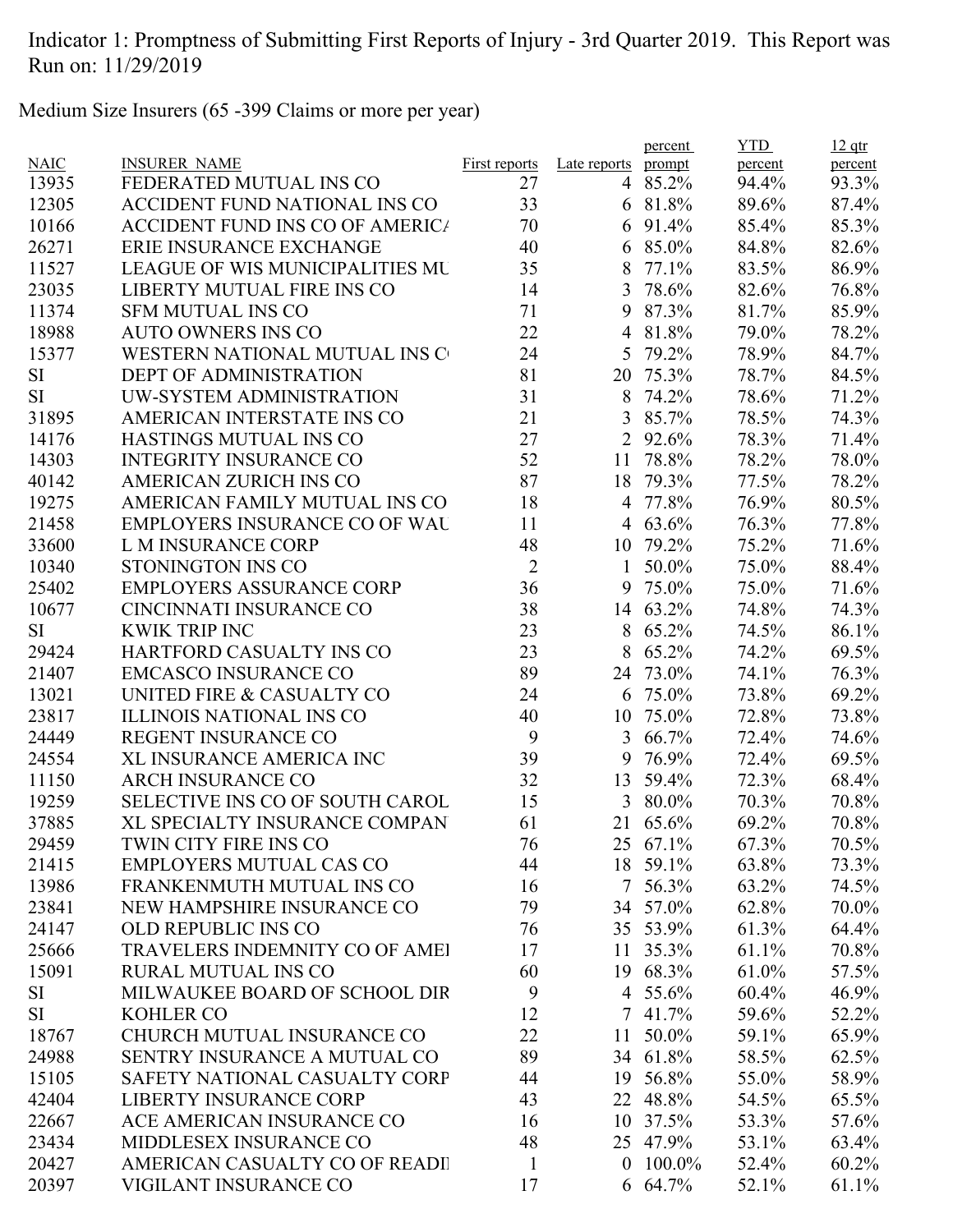Medium Size Insurers (65 -399 Claims or more per year)

|           |                                    |               |              | percent     | <b>YTD</b> | $12$ qtr |
|-----------|------------------------------------|---------------|--------------|-------------|------------|----------|
| NAIC      | <b>INSURER NAME</b>                | First reports | Late reports | prompt      | percent    | percent  |
| 19950     | WILSON MUTUAL INS CO               |               |              | 3 40.0%     | 51.6%      | 65.5%    |
| 19429     | <b>INSURANCE CO OF STATE OF PA</b> | 15            |              | $7\,53.3\%$ | 46.9%      | 52.5%    |
| <b>SI</b> | <b>CITY OF MADISON</b>             | 16            |              | 11 31.3%    | $40.3\%$   | 51.4%    |
| 20281     | FEDERAL INSURANCE CO               | 13            |              | 5 61.5%     | $40.0\%$   | 55.7%    |
| <b>SI</b> | <b>CITY OF MILWAUKEE</b>           | 68            |              | 33 51.5%    | 37.7%      | 39.1%    |
| 34789     | 21ST CENTURY CENTENNIAL INS CO     | 0             |              | $0.0\%$     | $0.0\%$    | 50.0%    |
|           | <b>Totals for Group:</b>           | 1,929         |              | 606 68.6%   | 68.5%      | 70.7%    |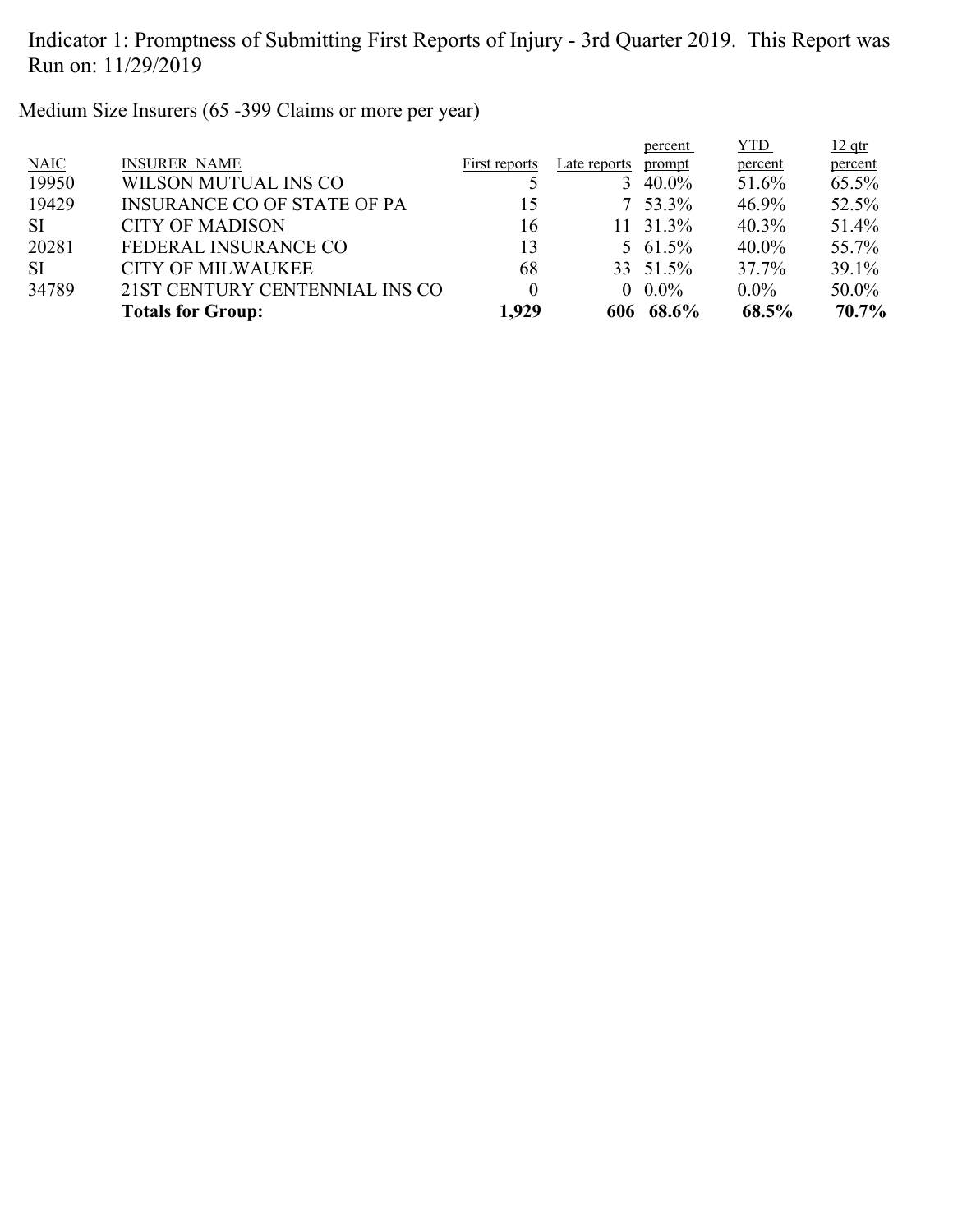Small Size Insurers (Less than 65 Claims per year)

|             |                                       |                         |                  | percent      | <b>YTD</b> | $12$ qtr |
|-------------|---------------------------------------|-------------------------|------------------|--------------|------------|----------|
| <b>NAIC</b> | <b>INSURER NAME</b>                   | <b>First reports</b>    | Late reports     | prompt       | percent    | percent  |
| <b>SI</b>   | <b>MAYO CLINIC HEALTH SYS-NW WI R</b> | 9                       | 1                | 88.9%        | 96.4%      | 96.7%    |
| 20109       | <b>BITCO NATIONAL INS CO</b>          | 16                      | 1                | 93.8%        | 96.9%      | 88.2%    |
| 21261       | ELECTRIC INSURANCE CO                 | $\mathbf{1}$            | $\mathbf{0}$     | 100.0%       | 85.7%      | 87.9%    |
| 11371       | <b>GREAT WEST CASUALTY CO</b>         | 15                      | 1                | 93.3%        | 90.1%      | 87.4%    |
| <b>SI</b>   | FEDERAL EXPRESS CORPORATION           | 16                      |                  | 5 68.8%      | 88.5%      | 86.8%    |
| <b>SI</b>   | MILWAUKEE TRANSPORT SERVICES          | 5                       | $\boldsymbol{0}$ | 100.0%       | 83.3%      | 86.3%    |
| 24112       | <b>WESTFIELD INSURANCE CO</b>         | $\overline{2}$          | 1                | 50.0%        | 73.3%      | 86.0%    |
| <b>SI</b>   | FEDEX FREIGHT INC                     | 6                       | $\overline{0}$   | $100.0\%$    | 100.0%     | 84.2%    |
| 15148       | <b>SHEBOYGAN FALLS INS CO</b>         | $\mathbf{1}$            | $\overline{0}$   | 100.0%       | 90.9%      | 83.5%    |
| <b>SI</b>   | <b>BRUNSWICK CORPORATION</b>          | 5                       | $\theta$         | 100.0%       | 81.3%      | 82.1%    |
| 10351       | FIRST DAKOTA INDEMNITY COMPAN         | 13                      | 1                | 92.3%        | 84.8%      | 81.8%    |
| 24228       | PEKIN INSURANCE CO                    | 11                      | 3                | 72.7%        | 75.0%      | 80.7%    |
| 12262       | PENN MFRS ASSOCIATION INS CO          | 9                       | 2                | 77.8%        | 70.6%      | 80.6%    |
| <b>SI</b>   | SSM HEALTH CARE OF WISCONSIN IN       | 4                       | 1                | 75.0%        | 51.7%      | 80.5%    |
| 24830       | CITIES & VILLAGES MUTUAL INS CO       | 18                      | 4                | 77.8%        | 83.7%      | 80.3%    |
| 19410       | <b>COMMERCE &amp; INDUSTRY INS CO</b> | 4                       |                  | 75.0%        | 84.2%      | 80.3%    |
| <b>SI</b>   | <b>USF HOLLAND LLC</b>                | 6                       | 1                | 83.3%        | 70.8%      | 79.3%    |
| <b>SI</b>   | <b>COLUMBIA ST MARY'S INC</b>         | 9                       |                  | 2 77.8%      | 86.2%      | 79.3%    |
| 19038       | TRAVELERS CASUALTY & SURETY C         | $\overline{2}$          | 1                | 50.0%        | 76.9%      | 78.9%    |
| 37478       | HARTFORD INSURANCE CO OF THE M        | $\boldsymbol{0}$        | $\boldsymbol{0}$ | $0.0\%$      | $0.0\%$    | 78.5%    |
| 19445       | NATIONAL UNION FIRE INS CO OF PIT     | 5                       | $\boldsymbol{0}$ | 100.0%       | 87.5%      | 78.3%    |
| <b>SI</b>   | <b>TARGET CORP (STORES)</b>           | $\boldsymbol{0}$        | $\mathbf{0}$     | $0.0\%$      | 75.0%      | 77.5%    |
| 12006       | DISTRICTS MUTL INS & RISK MGMT S      | 5                       |                  | 80.0%        | 90.0%      | 77.1%    |
| 13692       | DONEGAL MUTUAL INS CO                 | $\overline{2}$          |                  | 50.0%        | 75.0%      | 77.1%    |
| 33588       | <b>FIRST LIBERTY INS CORP</b>         | $\overline{\mathbf{3}}$ | 1                | 66.7%        | 76.5%      | 77.0%    |
| 32700       | <b>OWNERS INS CO</b>                  | 10                      | $\overline{2}$   | 80.0%        | 87.5%      | 76.9%    |
| 23787       | NATIONWIDE MUTUAL INS CO              | 6                       | 2                | 66.7%        | 76.2%      | 76.3%    |
| 12304       | <b>ACCIDENT FUND GENERAL INSURAN</b>  | $\overline{2}$          | 1                | 50.0%        | 83.3%      | 76.3%    |
| 28223       | NATIONWIDE AGRIBUSINESS INS CO        | 8                       | 3                | 62.5%        | 70.0%      | 75.0%    |
| 23574       | MIDWEST FAMILY MUTUAL INS CO          | 4                       | $\theta$         | 100.0%       | 76.5%      | 75.0%    |
| 37257       | PRAETORIAN INS CO                     | $\overline{\mathbf{3}}$ | $\boldsymbol{0}$ | $100.0\%$    | 66.7%      | 74.5%    |
| 26832       | <b>GREAT AMERICAN ALLIANCE INS CO</b> | 14                      |                  | 7 50.0%      | 72.7%      | 72.9%    |
| 26956       | WIS COUNTY MUTUAL INS CORP            | 17                      |                  | 4 76.5%      | 78.7%      | 72.4%    |
| 24414       | <b>GENERAL CAS CO OF WI</b>           | $\overline{2}$          | 1                | 50.0%        | 50.0%      | 72.0%    |
| 25615       | <b>CHARTER OAK FIRE INS CO</b>        | 9                       |                  | 4 55.6%      | 64.0%      | 70.7%    |
| SI.         | WISCONSIN ELECTRIC POWER COMP.        | 4                       | $\mathbf{1}$     | 75.0%        | 78.6%      | 68.8%    |
| 10804       | CONTINENTAL WESTERN INS CO            | $\overline{2}$          |                  | $2\ \ 0.0\%$ | 76.2%      | 68.1%    |
| 22659       | <b>INDIANA INSURANCE CO</b>           | $\boldsymbol{0}$        |                  | $0.0\%$      | 80.0%      | 68.0%    |
| SI          | <b>CNH AMERICA LLC</b>                | $\overline{2}$          | 1                | 50.0%        | 70.0%      | 66.7%    |
| 26247       | AMERICAN GUARANTEE & LIABILITY        | 11                      |                  | 6 $45.5\%$   | 60.0%      | 64.4%    |
| 32620       | NATIONAL INTERSTATE INS               | $\mathbf{1}$            |                  | $0$ 100.0%   | 93.8%      | 64.4%    |
| SI          | <b>COUNTY OF DANE</b>                 | 5                       |                  | 2 60.0%      | 77.3%      | 63.4%    |
| SI          | STI HOLDINGS, INC                     | $\overline{2}$          | $\mathbf{0}$     | 100.0%       | 72.7%      | 63.1%    |
| 25143       | STATE FARM FIRE & CASUALTY CO         | 4                       |                  | $40.0\%$     | 11.1%      | 62.9%    |
| <b>SI</b>   | FEDEX GROUND PACKAGE SYSTEM I         | 5                       | 3                | $40.0\%$     | 66.7%      | 60.9%    |
| 38318       | STARR INDEMNITY & LIABILITY COM       | 5                       |                  | 2 $60.0\%$   | 52.6%      | 60.6%    |
| 11250       | <b>COMMUNITY INS CORP</b>             | 1                       | $\overline{0}$   | $100.0\%$    | 100.0%     | 60.3%    |
| 25011       | <b>WESCO INSURANCE COMPANY</b>        | 6                       |                  | 3 50.0%      | 53.3%      | 57.6%    |
|             |                                       |                         |                  |              |            |          |